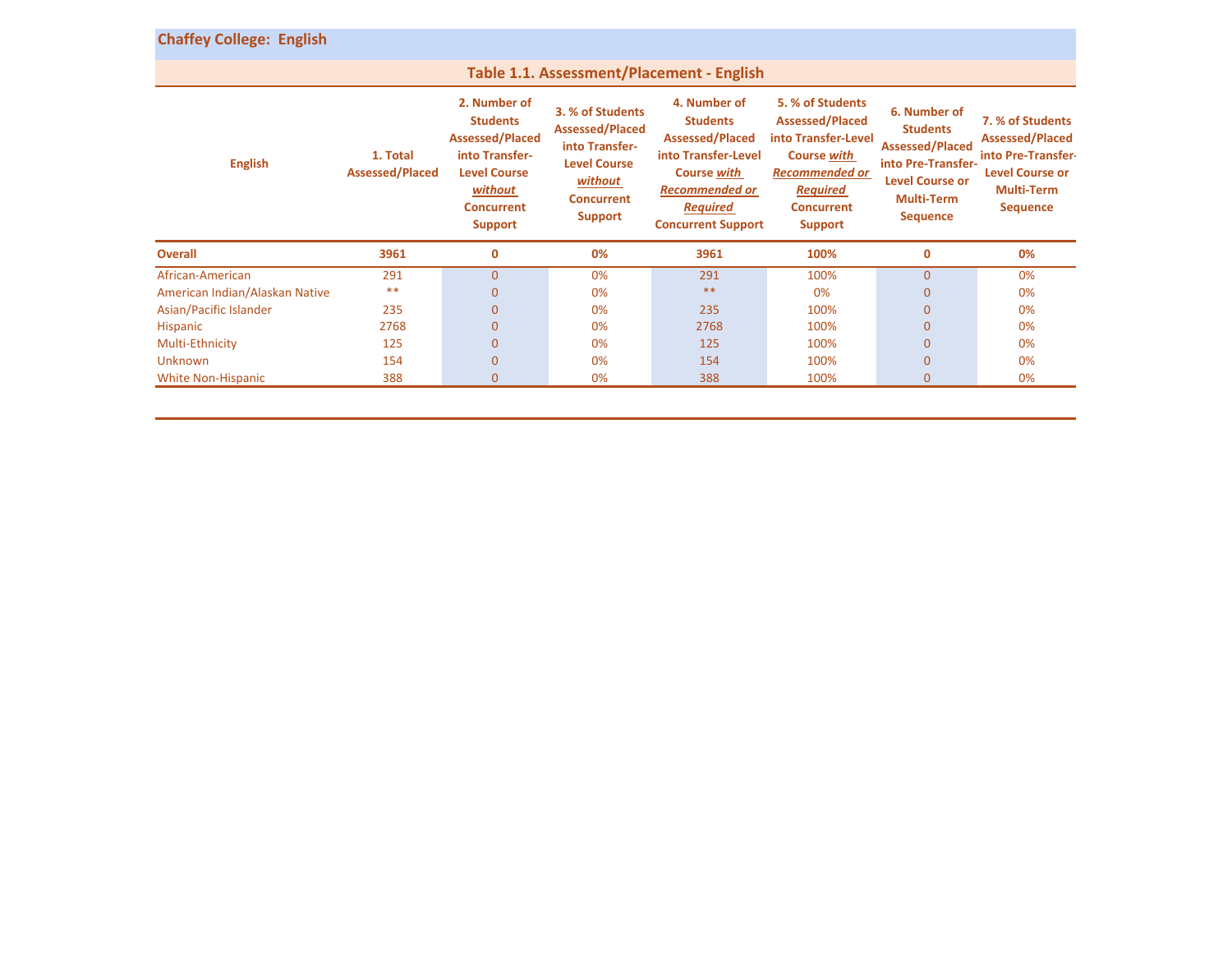| <b>Table 1.2. Enrollment - English</b> |                          |                                                                                                                                                    |                                                                                                                                 |                                                                                                                                                                     |                                                                                                                                                                          |                                                                                                                                        |                                                                                                                         |  |
|----------------------------------------|--------------------------|----------------------------------------------------------------------------------------------------------------------------------------------------|---------------------------------------------------------------------------------------------------------------------------------|---------------------------------------------------------------------------------------------------------------------------------------------------------------------|--------------------------------------------------------------------------------------------------------------------------------------------------------------------------|----------------------------------------------------------------------------------------------------------------------------------------|-------------------------------------------------------------------------------------------------------------------------|--|
|                                        | <b>1. Total Enrolled</b> | 2. Number of<br><b>Students Who</b><br><b>Enrolled in</b><br><b>Transfer-Level</b><br><b>Course without</b><br><b>Concurrent</b><br><b>Support</b> | 3. % of Students<br><b>Enrolled in</b><br><b>Transfer-Level</b><br><b>Course without</b><br><b>Concurrent</b><br><b>Support</b> | 4. Number of<br><b>Students Enrolled in</b><br><b>Transfer-Level</b><br><b>Course with</b><br><b>Recommended or</b><br><b>Required</b><br><b>Concurrent Support</b> | 5. % of Students<br><b>Enrolled in</b><br><b>Transfer-Level</b><br><b>Course with</b><br><b>Recommended or</b><br><b>Required</b><br><b>Concurrent</b><br><b>Support</b> | 6. Number of<br><b>Students</b><br><b>Enrolled in Pre-</b><br><b>Transfer-Level</b><br><b>Course or Multi-</b><br><b>Term Sequence</b> | 7. % of Students<br><b>Enrolled in Pre-</b><br><b>Transfer-Level</b><br><b>Course or Multi-</b><br><b>Term Sequence</b> |  |
| <b>Overall</b>                         | 3173                     | $\mathbf 0$                                                                                                                                        | 0%                                                                                                                              | 2472                                                                                                                                                                | 78%                                                                                                                                                                      | 701                                                                                                                                    | 22%                                                                                                                     |  |
| African-American                       | 223                      | $\mathbf 0$                                                                                                                                        | 0%                                                                                                                              | 166                                                                                                                                                                 | 74%                                                                                                                                                                      | 57                                                                                                                                     | 26%                                                                                                                     |  |
| American Indian/Alaskan Native         | $***$                    | $\overline{0}$                                                                                                                                     | 0%                                                                                                                              | $***$                                                                                                                                                               | 0%                                                                                                                                                                       | $***$                                                                                                                                  | 0%                                                                                                                      |  |
| Asian/Pacific Islander                 | 203                      | $\overline{0}$                                                                                                                                     | 0%                                                                                                                              | 173                                                                                                                                                                 | 85%                                                                                                                                                                      | 30                                                                                                                                     | 15%                                                                                                                     |  |
| Hispanic                               | 2209                     | $\overline{0}$                                                                                                                                     | 0%                                                                                                                              | 1668                                                                                                                                                                | 76%                                                                                                                                                                      | 541                                                                                                                                    | 24%                                                                                                                     |  |
| Multi-Ethnicity                        | 91                       | $\overline{0}$                                                                                                                                     | 0%                                                                                                                              | 75                                                                                                                                                                  | 82%                                                                                                                                                                      | 16                                                                                                                                     | 18%                                                                                                                     |  |
| <b>Unknown</b>                         | 115                      | $\overline{0}$                                                                                                                                     | 0%                                                                                                                              | 90                                                                                                                                                                  | 78%                                                                                                                                                                      | 25                                                                                                                                     | 22%                                                                                                                     |  |
| <b>White Non-Hispanic</b>              | 332                      | $\mathbf{0}$                                                                                                                                       | 0%                                                                                                                              | 300                                                                                                                                                                 | 90%                                                                                                                                                                      | 32                                                                                                                                     | 10%                                                                                                                     |  |